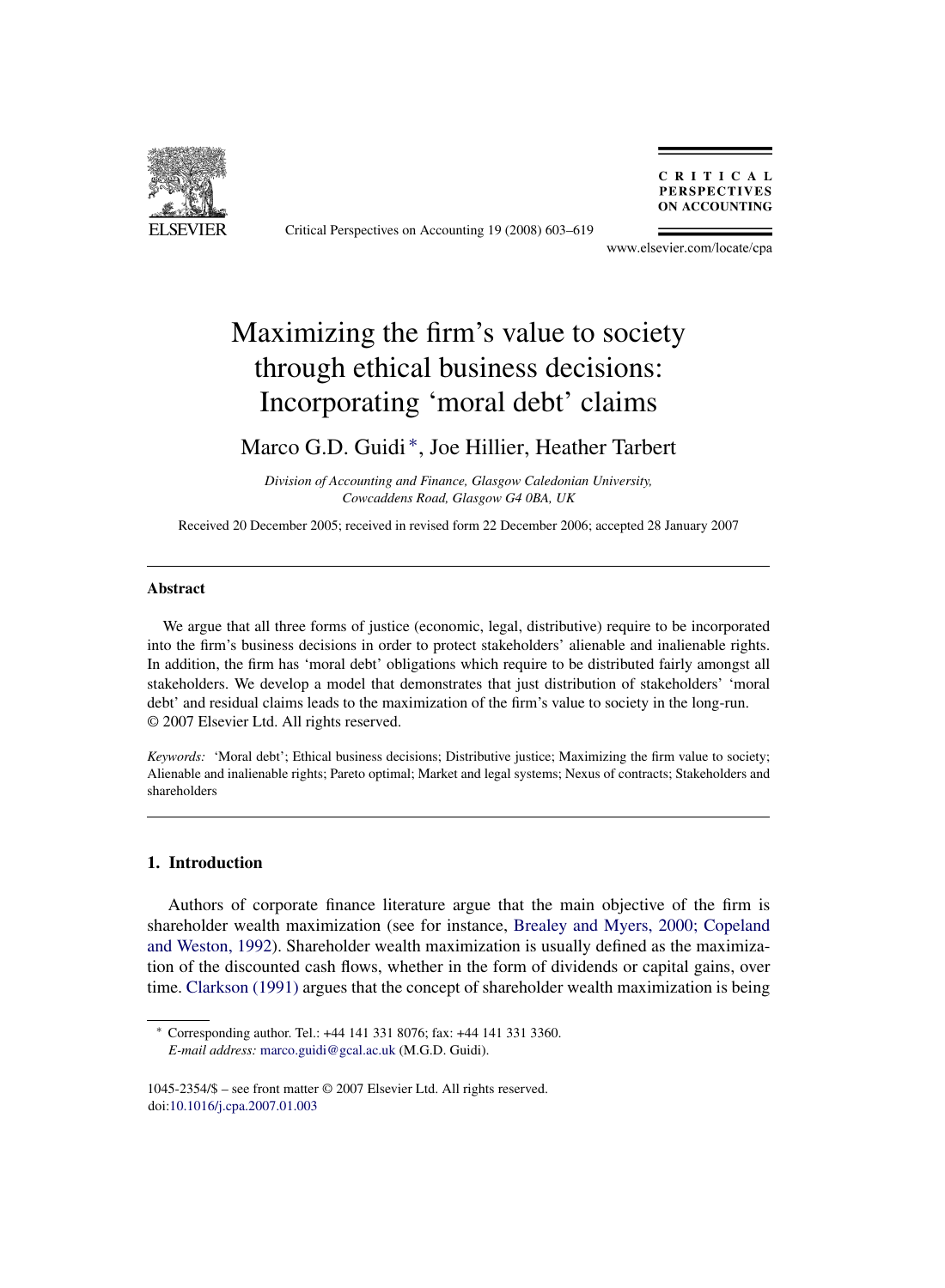replaced with the concept of stakeholders' wealth maximization through moral corporate behaviour and decision making (see also [Stiglitz, 2006; Donaldson and Dunfee, 2002\).](#page--1-0) [Clarkson \(1991, p. 190\)](#page--1-0) defines stakeholder groups as those that are "actively or passively involved in the corporation's activities, those groups, in effect, without whom the corporation could not operate or make a profit, and those groups who may be affected by the corporation's actions." In contrast to shareholder wealth maximization, stakeholder wealth maximization is based on the premise that not one group of individuals are made better off while some other group of individuals are made worse off. As [Jensen \(2001, p. 304\)](#page--1-0) states "the real issue to be considered here is what firm behavior will result in the least social waste – or equivalently, what behavior will get the most out of society's limited resources – not whether one group is or should be more privileged than another" (see also [Pieper,](#page--1-0) [1966; Steiner, 1999\).](#page--1-0) In order to reconcile the idea of shareholder or stakeholder wealth maximization with minimum social waste, business decisions of the firm would need to be ethical. As [Pieper \(1966, p. 6\)](#page--1-0) points out quite distinctively "virtue is a 'perfected ability' of man as a spiritual person; and justice, fortitude, and temperance, as 'abilities' of the whole man, achieve their 'perfection' only when they are founded upon prudence, that is to say the perfected ability to make right decisions." Ethical business decisions are defined as decisions which would maximize the value of the firm to society. Thus, the "nexus contracts that constitute the firm" ([Boatright, 2002,](#page--1-0) p. 1849) would require to incorporate all three forms of Justice [\(Pieper, 1966; Wilson, 1991\):](#page--1-0) economic, legal, and distributive. If the firm does not make Pareto optimal business decisions then all three forms of justice are not incorporated which implies that stakeholder rights will be violated due to unfair redistribution of residual<sup>1</sup> and non-residual claims. [Stiglitz \(1981\)](#page--1-0) argues that Pareto optimal efficient market exists when there is no feasible allocation of resources which can make some individual better off without making someone else worse off. Thus, the marginal social cost of a firm's activity increases with no corresponding marginal increase in social benefit.

In order to achieve business decisions that are Pareto optimal, three forms of justice would require to be integrated into business decisions ([Pieper, 1966; Wilson, 1991\):](#page--1-0)

- Economic justice can be defined as the right to receive the equivalent for a service rendered or reparation for a loss sustained. [Jensen and Meckling \(1998\)](#page--1-0) observe that the market system is based on the ownership of private alienable<sup>2</sup> (property) rights and the ability to capture proceeds from decisions to sell these rights thus capturing the benefits from exchange of goods or services.
- Legal justice<sup>3</sup> can be defined as the individual's or the organization's obligation which "relates to the fairness of participation by individuals in the economic system" [\(Wilson,](#page--1-0)

 $<sup>1</sup>$  The right to net cash flows differences between stochastic inflows of resources and promised payments to</sup> agents [\(Fama and Jensen, 1998\).](#page--1-0)

<sup>2</sup> Alienable property rights include intangible assets and intellectual property ([Claessens and Laeven, 2003\).](#page--1-0)

<sup>&</sup>lt;sup>3</sup> [Jensen and Meckling \(1998\)](#page--1-0) state that the assignments of rights in the USA was derived through the legal system via: court decisions (common law), legislative enactments (statutory law) and administrative decrees (administrative law). The USA's legal system is based on the English common law tradition "characterized by the independent judges and juries, relatively lower importance of statutory laws, and the preference for private litigation as a means of addressing social problems" whereas other legal systems are more 'socialist' based on civil law tradition that regulate activity more heavily [\(Shleifer, 2005, p](#page--1-0). 448). See also [Stultz and Williamson \(2003\)](#page--1-0) on the relationship between religion, law, and rights.